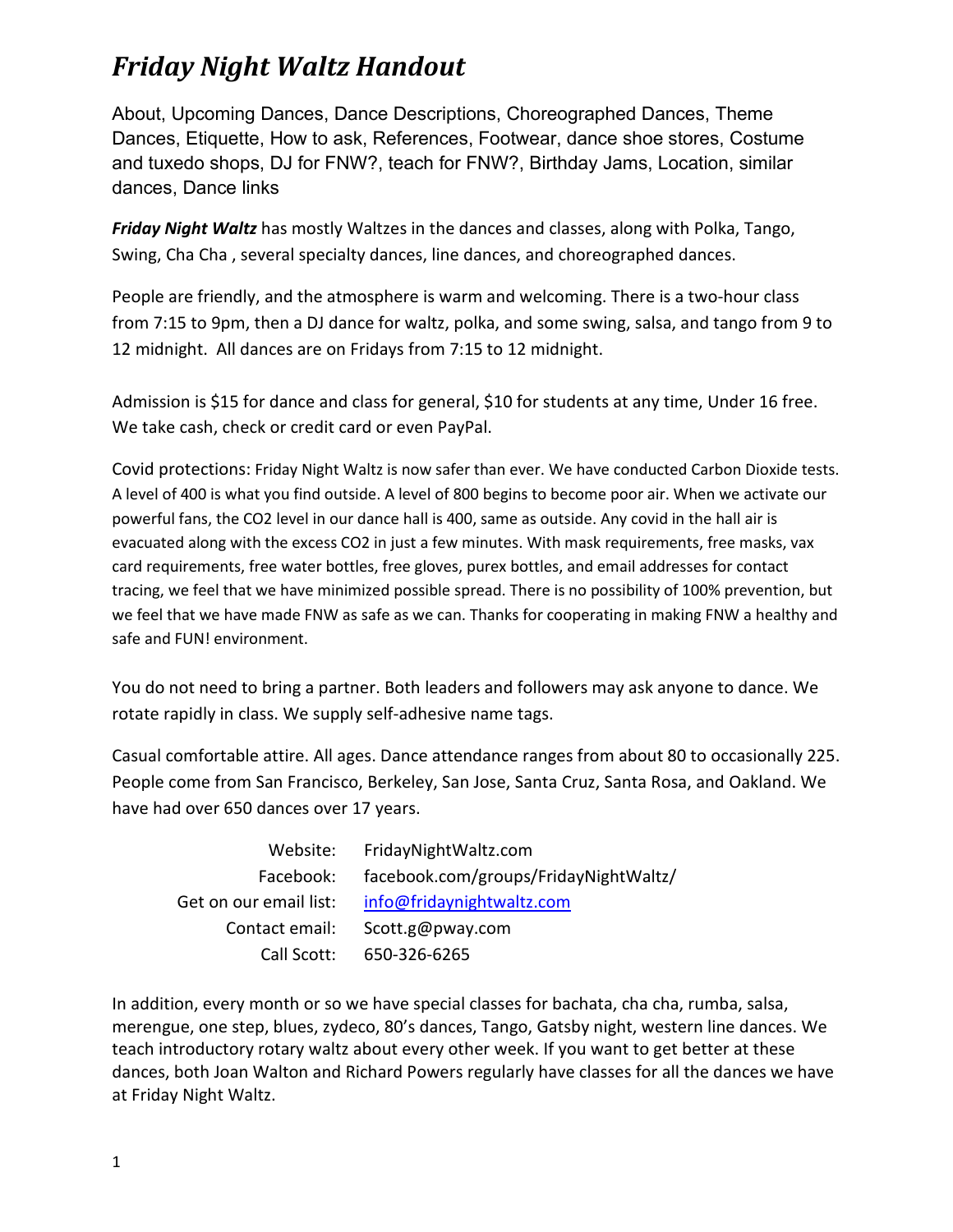Richard Powers 4 times a year monthly dance classes: richardpowers.com/workshops.htm

## **Dance Descriptions**

There are 40 to 45 dances in an evening. Typically, about half the dances are waltzes, including several kinds of waltzes: cross-step waltz, ballroom, rotary, [Viennese,](http://www.streetswing.com/histmain/z3vwaltz.htm) [redowa,](http://www.streetswing.com/histmain/z3redow.htm) hesitation. The rest of the dances are mixers, choreographed waltzes, one-step, [swing,](http://www.streetswing.com/histmain/z3lindy.htm) [tango,](http://www.centralhome.com/ballroomcountry/tango.htm) cha-cha, o[r salsa.](http://www.centralhome.com/ballroomcountry/salsa.htm)

Many of these polkas are fast, often played to silly music.

The dance is in 4 sets, with a 3 to 5 minutes break between sets.

During the pandemic we are not supplying any refreshments.

## **Choreographed Dances**

**Congress of Vienna**: The Congress of Vienna waltz was choreographed by John Hertz of Los Angeles (inspired by illustrations in Regency-period dance manuals) to music that he edited and assembled himself from recordings of three more-or-less period Swedish waltzes. In addition to being danced at Friday Night Waltz, the Congress of Vienna is also danced at PEERS, BAERS, and Gaskell Ball dances. Music for the Congress of Vienna is available from [Brassworks](http://www.brassworksband.com/) and [Bangers](http://www.well.com/user/cwj/bangersandmash/)  [and Mash](http://www.well.com/user/cwj/bangersandmash/) Cds.

**[Bohemian National Polka](http://socialdance.stanford.edu/syllabi/BNP.htm)**: [Richard Powers](http://www.richardpowers.com/) based the Bohemian National Polka on a reconstruction by the Czech dance historian Frantisek Bonus. A fun, complex polka dance with plenty of pivots, chasses, and fun steps.

**[Cross-Step Waltz Mixer](http://socialdance.stanford.edu/syllabi/crosstep.htm)**: The Cross-Step Waltz Mixer is a waltz mixer created by Richard Power[s.](http://www.richardpowers.com/) The Cross-Step Waltz mixer has been played at most Friday Night Waltzes.

## **Theme dances**

**Introduction to Waltz night.** Richard Powers teaches a two hour introductory rotary waltz class just once a year. Always our biggest class, last year class was 150. January

**Movie Music night:** Richard Powers teaches dances from movies and plays wonderful music from beloved and famous movies. Late February or early March. Very popular dance.

**BRW Ball:** A Valentine ball, the "Black, Red, and White Ball From Tshirts to Tuxedos". You are welcome to wear any combination of red, black and/or white from Tshirt to Tuxedos. Romantic Valentine music and classes. Around Valentine's day.

**Disney Music Night**: Memorable and joyful danceable Disney Music. Classes in dances from Disney live and animation movies. Disney costumes encouraged. Very popular! March or April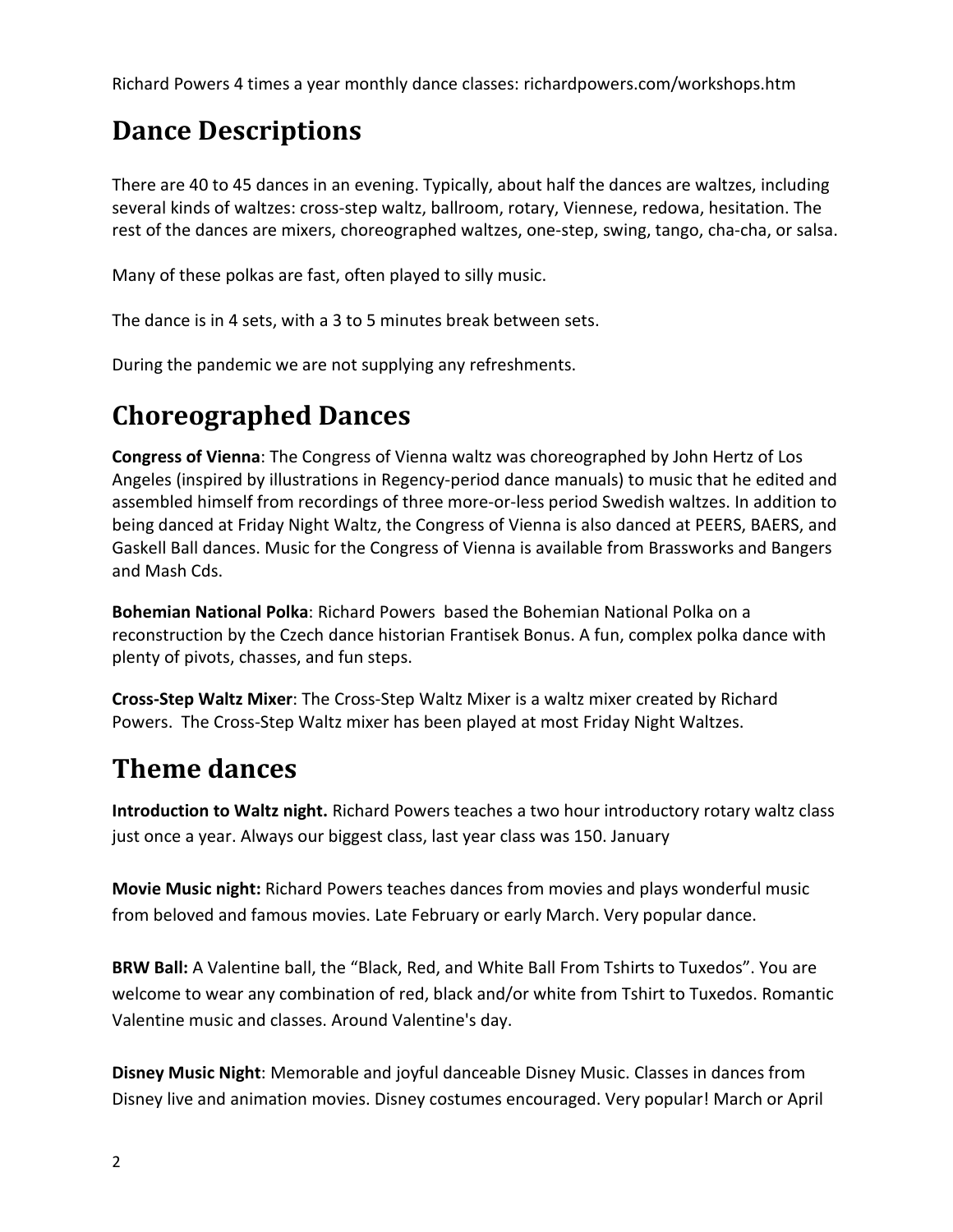**Anime and Game Music night:** Richard Powers' vast collection of anime and game music. Classes in dances from anime and game. March or April.

**April Fools Dance**: The silliest dance music imaginable. Week of April 1. We often have silly waltz or polka choreographies in the classes.

**Contra Waltz:**. This is an extremely popular dance mashup of contra dancing and social couples dances. Two hours of introductory rotary waltz and one step. One hour of introductory contra dancing. Live band. Format is a set of a called contra dance, waltz, one step, which is repeated 8 times. Often a dance performance. Huge fun for all. The contra dancers benefit from experienced social couples dancers from Friday Night Waltz. The waltz dancers benefit from dancing with experienced contra dancers. Supported by the Bay Area Country Dance Society, (BACDS.ORG) which hold 40+ monthly dances. Over 200 have attended at each of the 6 previous Contra Waltzes.

**80's Dance Music Night**: One of Richard Powers favorite themes.

**Bastille Day Waltz Dance:** classes in sublime French dancing including valse musette, la java, and le one step. Wonderful French music including 1940's and 1950's French bistro music. A Must Go! the week of July 14th, Bastille Day.

**FNW anniversary Dance**: In mid August, we invite all current and past FNW dancers. A large crowd. We play all the most popular tunes from past years.

**Disco Night:** Richard Powers' classes and music from the Disco era. Date varies.

**Halloween Dance:** Imaginative spooky and Halloween music. Often we teach Michael Jackson's Thriller choreography, as well as the Time Warp dance. costumes encouraged. Last Friday in October.

**Viennese Waltz Night:** Classes and music for Viennese Waltz. November.

**Winter Waltz Ball:** A holiday live band ball. Elegant evening wear. Second Friday in December.

## **Etiquette**

- Inappropriate contact is not tolerated. Let Scott know if you feel uncomfortable.
- No food or drinks on dance floor. Bottled water is ok.
- Do not teach on the dance floor unless you been specifically invited to teach or have otherwise received explicit permission.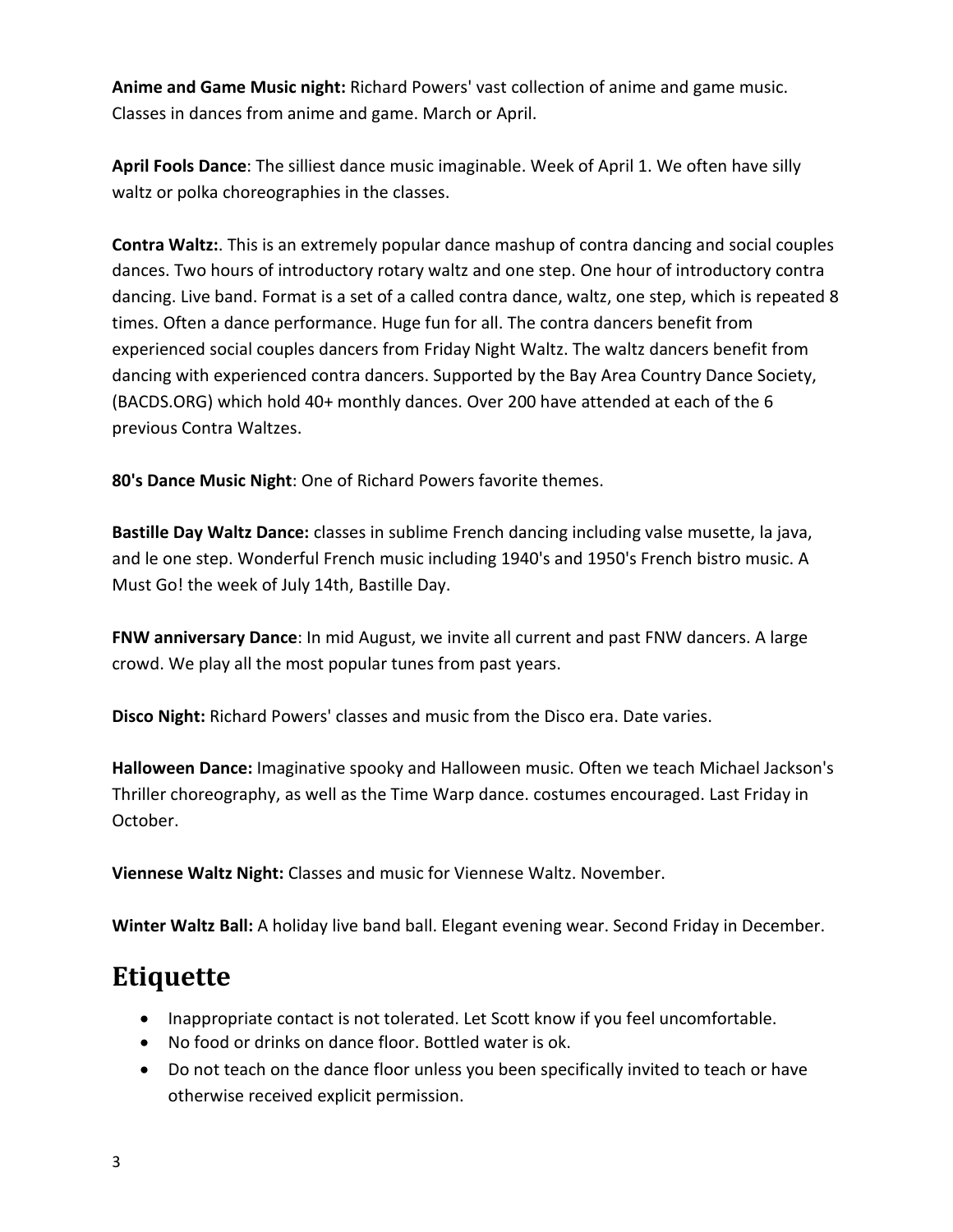- No perfumes or heavy scents.
- No lifts, drops, aerials, or kicks.
- Wear clean clothes.
- Brush your teeth or use mouthwash before the dance.
- Many dancers use breath mints. We usually have breath mints on the refreshment table in the kitchenette.
- Many men bring a spare shirt, as many women dislike damp shirts.
- Strongly encouraged to rotate partners in class even if you came with someone. We have discovered that everyone learns faster and better by practicing with various partners.
- The line of dance is counter clockwise.
- Slower dancers on the inside lane. Faster dancers outside lane.
- irish ceili or set dancing please keep to the very center of the floor, and please be careful not to invade dance lanes.
- Ask someone to dance only once per tune.
- If you bump into someone, or someone bumps into you, please apologize, even if you do not think it is your fault.
- Wash your hands before the dance and preferably a couple of times during the dance.
- Express appreciation to the musicians and dance instructors. A little applause goes a long way.
- It is always up to the follow, not the lead, to set the distance between the partners. One way to set the distance by the follower is to have the left hand 'pinch' the leads shoulder so that the thumb is in front of the shoulder and the rest of the hand is behind the shoulder. That way the thumb can push away the leader until the follower is comfortable. If the leader does not take the hint, the follower can say, "I would feel more comfortable with a bit more space" or "I could follow better with some more space between us." If either partner is not being allowed to set what they feel is a comfortable and safe distance, they should feel free to say that they need to sit down to rest, or something else equally polite.

### **Suggestion on how to ask for a dance, and what not to do**

- These suggestions apply to leaders and followers. Both leaders and followers may ask others to dance. Men or women may be leaders or followers.
- Look potential partner in the eye, SMILE! Tilt your head slightly, and ask "would you like to dance?" or "may I have this dance" or just "dance?". Often with someone you have danced before, all you need to do is just stretch your hand as an invitation. If the potential partner declines your offer to dance, don't take it personally. There are very many reasons why a potential partner declines to dance with you, and only very rarely is it about you. Most of the time the potential partner is with someone else, or their feet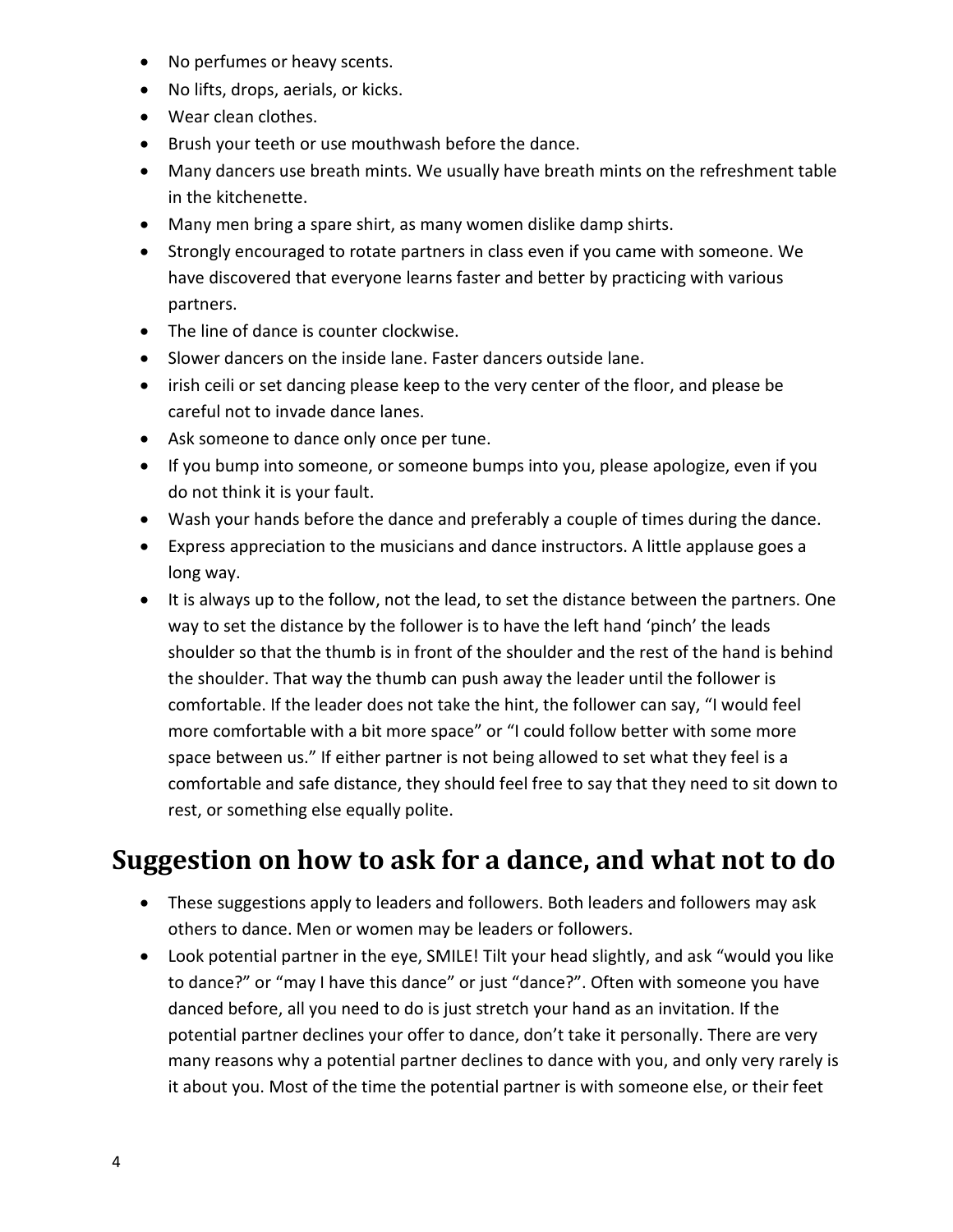are sore, or they are tired, or are waiting for someone else to ask them, or just need a drink and wanted to finish it, or don't know the dance. IT IS NOT ABOUT YOU!

• How to decline an invitation to dance: We suggest look the potential partner in the eye, smile, and just say "no thank you". If you would like to be asked again, you could say "no thank you, but please ask me again". We strongly suggest that you do not provide a reason why you declined the dance. A warning: if you *only* say "no, thank you." You are not likely to be asked again by that leader for the rest of the dance. If you would like to be asked again by that potential partner, add the phrase, "but please ask me again."

## **Additional References**

- Richard Powers' website [socialdance.stanford.edu/powers/](http://socialdance.stanford.edu/powers/)
	- $\circ$  Richard Powers is on the Stanford Dance Division faculty. He has been teaching historical social dance at Stanford for over 25 years. Richard has been teaching and DJing at Friday Night Waltz from the very start.
	- o Richard Powers list of his dance book collection: http://richardpowers.com/WebBiblio.htm
	- o Richard Powers' description of dances<http://socialdance.stanford.edu/syllabi/>
	- o Richard Powers description brief history of social dance: http://socialdance.stanford.edu/syllabi/dance\_histories.htm
- Nick Enge Library of Dances [socialdance.stanford.edu/syllabi/](http://socialdance.stanford.edu/syllabi/)
- Joan Walton Joanwalton.com
- Excellent overall book about social dancing: waltzingbook.com/

#### **Footwear**

- Best shoe soles are suede. All good dance shoes have suede soles.
- You can buy suede glue on pads for regular shoes, tennis shoes or even split sole shoes. Most good shoe repair stores can so this for you. These pads are also available on Amazon:

amazon.com/Suede-Soles-Dance-

Shoes/s?ie=UTF8&page=1&rh=i%3Aaps%2Ck%3ASuede%20Soles%20For%20Dance%20Shoes%2 Cp\_76%3A1- Some soles are stick on, others need to be glued on and trimmed with scissors. Just do a search on Amazon for "suede soles for dance shoes"

- No dance wax
- Tennis shoes can be very hard on your feet and ankles, as the rubber soles stick to the floor too much, but your ankles keep rotating. Easy way to get very sore ankles very quickly.
- The worst shoes are spiked high heels. Don't!
- Hard leather smooth soles are welcome and danceable.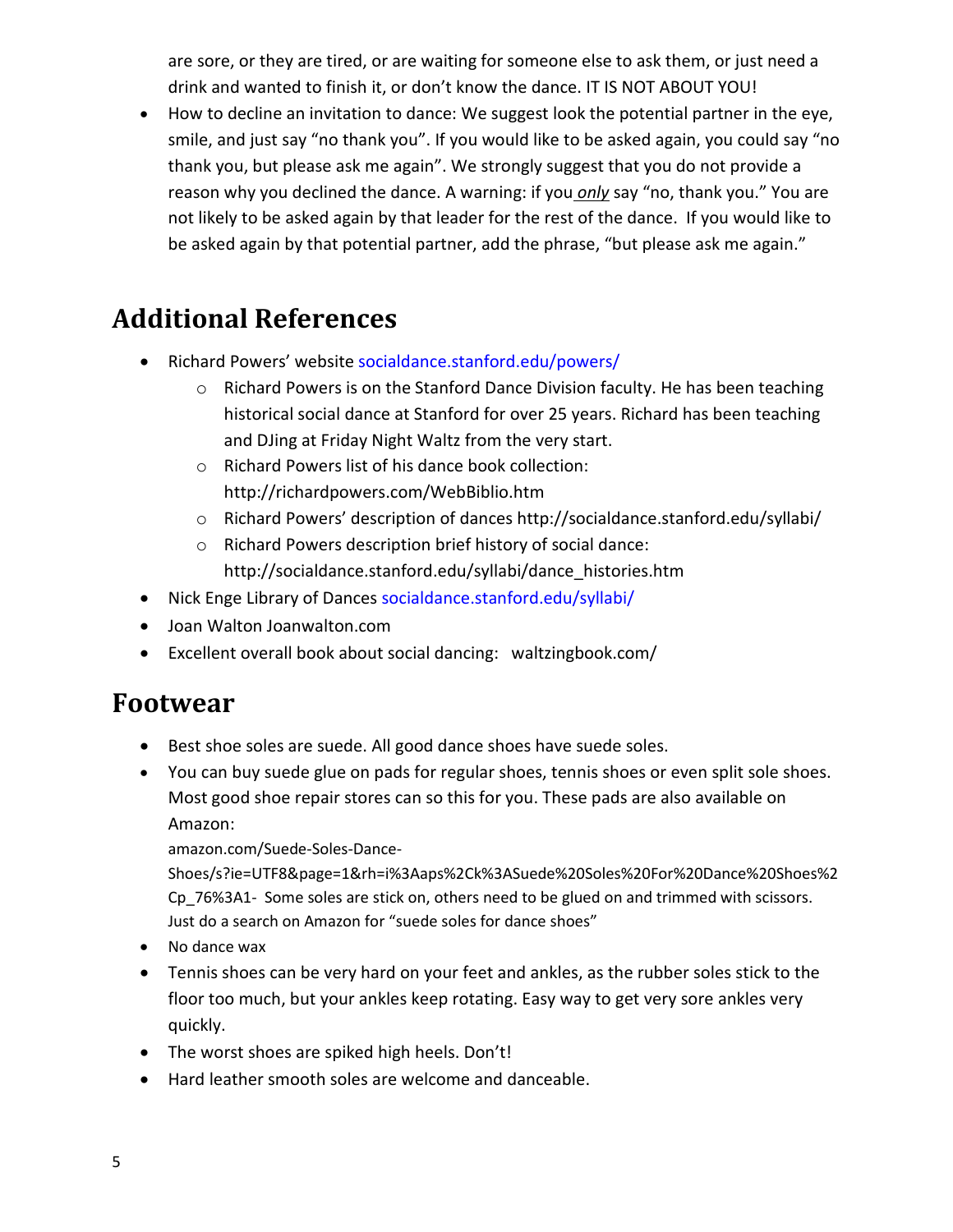- Boots of any kind can make dancing very difficult and can injure other dancers if you accidentally step on them.
- Sandals are very difficult to dance in.
- Platform shoes are not allowed. You could hurt yourself and others very easily. We do have a couple of emergency shoes for temporary loan at the front desk.

### **Local dance shoes stores**

- Ballroom dance supply 4850 Harwood Rd San Jose, CA 95124 [ballroom.com/bdsmall.htm](http://ballroom.com/bdsmall.htm)
- Ballroom connection 1111 W El Camino Real Sunnyvale, CA 94087 408-773-8833
	- o https://www.ballroom-connection.com/xcart/home.php
- Dancer de Jour 1927 Menalto Avenue Menlo Park CA 650-321-4000
- SF capezio 659 Mission St. San Francisco, CA 94105 415-882-7087 sfdancewear.com/act.php?Category ID=7
- Stephanie Dance Shoes Milpitas www.stephaniedanceshoes.com
- Capezio Mountain View
- San Francisco Dancewear --- closed ----
- Dance Theater Shop<http://www.dancetheatreshop.com/>309 South B street San Mateo

### **Costumes, tuxedo shops, and custom costumes**

- Decades of Fashion SF https://www.decadesoffashionsf.com/
- GBACG Greater Bay Area Costumers Guild excellent source for custom dress makers and tuxedos <http://gbacg.org/>
- Seelix Tuxedos out of business
- Barbara Ebel SF https://www.couturecostume.com/resume
- Costumes on Haight SF <https://www.costumesonhaight.com/>
- ACT costume rental SF https://www.yelp.com/biz/a-c-t-costume-rentals-sanfrancisco?osq=costume+rental
- Moon Zoom San Jose http://www.moonzooom.net/
- Los Altos Costume sho[p http://www.losaltos-assistanceleague.org/costume-bank/](http://www.losaltos-assistanceleague.org/costume-bank/)
- Debbie Lynn Costumer SJ <http://www.dlcostumes.com/>
- House of Humor largest selection in Bay Area! Redwood City <http://thehouseofhumor.com/>
- Fantasy S[F http://www.fantasyclothingco.com/](http://www.fantasyclothingco.com/)
- Costume Capers Santa Cruz Awesome place http://www.closetcapers.com/
- The Black Tux SF https://theblacktux.com/

## **Medical kit**

We have a medical kit in the kitchenette at the back of the dance hall. Look at the double cabinets. Open the left double doors. On the third shelf is a large black bag. This is our medical kit. Lots of items: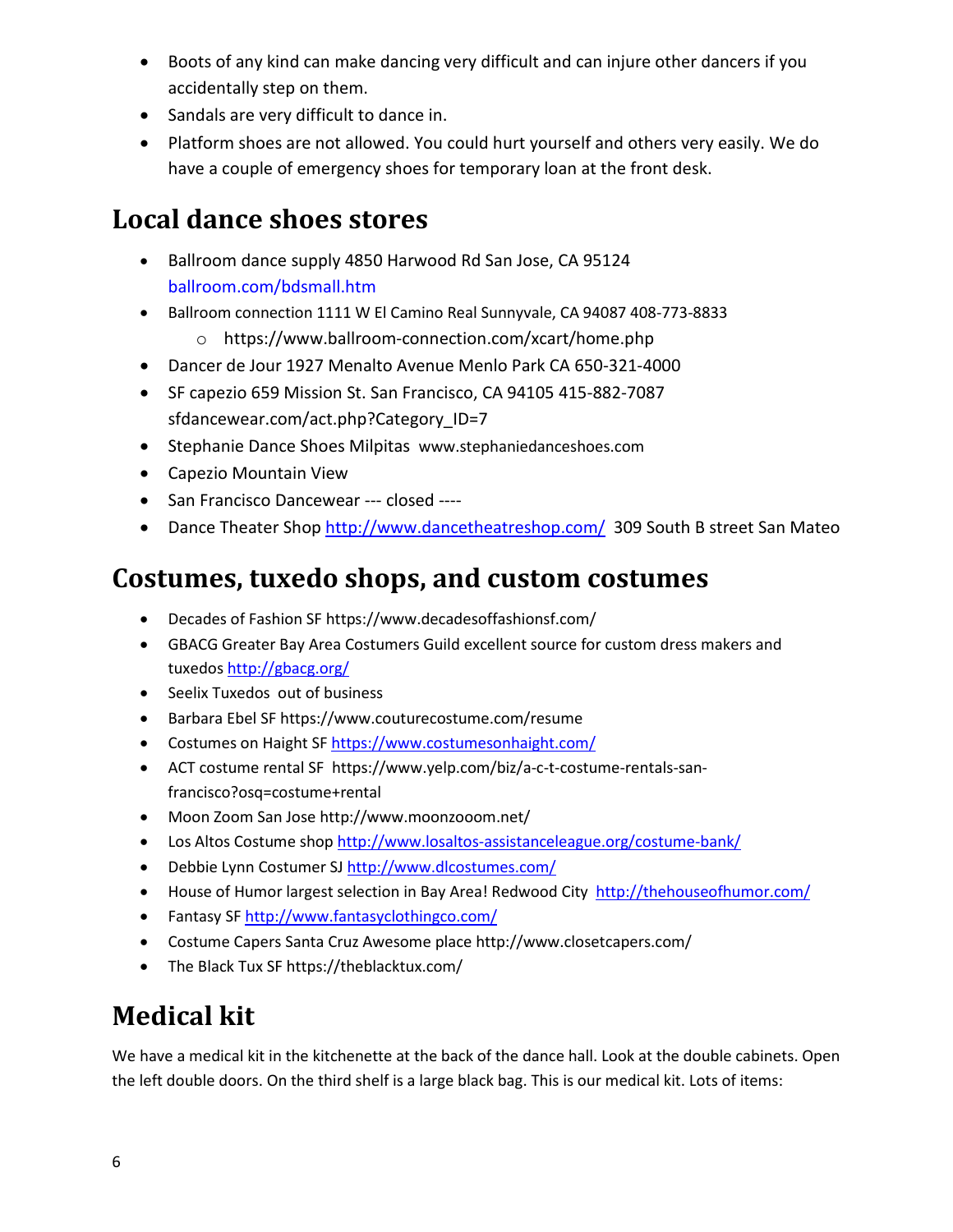bandages, anti bacterial spray, ace bandages, ibuprofen, lots more. Use what you need and put the black bag back where you found it.

# **Sewing kit, makeup kit**

We have a sewing kit and a makeup kit in the kitchenette at the back of the dance hall. Look at the double cabinets. Open the left double doors. On the bottom shelf is a cardboard box labelled "Friday Night Waltz/ Sewing kit, makeup kit". Lots of items: safety pins, thread, needles, scissors, tape, pins, more. Also a fair amount of makeup kits: a mirror, facial brushes, lip balms, combs, blush, etc. Use what you need and put back the cardboard box.

## **Please be quiet after the dance**

Please be quiet when leaving the dance. There is a 80+ year old couple directly across the street, and a senior citizen retirement center around the corner. Talking really travels late at night with little ambient noise, so your conversations really seem loud. After dance loud conversation is the number one reason why dances get cancelled or have their hours cut back. The Church takes noise complaints very seriously. Even one complaint can cause some problems for Friday Night Waltz.

## **Lost and Found**

There are Lost and Found boxes located at the top of the stairs next to the door leading to the clothes closet. The First United Methodist Church 625 Hamilton Palo Alto is open Monday through Fridays 9-4. Just tell the receptionist that you lost something and want to go upstairs to look at the Lost and Found boxes. The Church is also open for dances on Fridays and Wednesdays and the second and fourth Saturdays after 7pm. Or You can email scott at scott@pway.com

## **Would you like to DJ for Friday Night Waltz?**

We are always looking for new DJs to provide a new perspective on our dances. Contact Scott at [scott.g@pway.com](mailto:scott.g@pway.com) or call 650-326-6265 or talk to him during a Friday Night Waltz. We have a playlist guideline that provides a standard format for the sequence of the tunes, as well as suggestions for announcing, printed playlists, etc. Also included are suggestions for announcing tunes at Friday Night Waltz.

## **Would you like to teach for Friday Night Waltz?**

We are always looking for new instructors for Friday Night Waltz. We have about 48 to 50 instructor slots to fill every year. We are looking for people can teach rotary waltz, polka, one step, cha cha, or night club two step. We are looking for people who have had at least some experience teaching. Often people have taught at house parties, college informal dances, or have taken dance instructor classes. If you have limited instructor experience, we suggest you volunteer assist one for our regular instructors. Volunteer assisting teaching is a great way see how other instructors handle a class. We have an instructor guideline for new instructors. Contact Scott at [scott.g@pway.com](mailto:scott.g@pway.com) or call 650-326-6265 or talk to him during a Friday Night Waltz.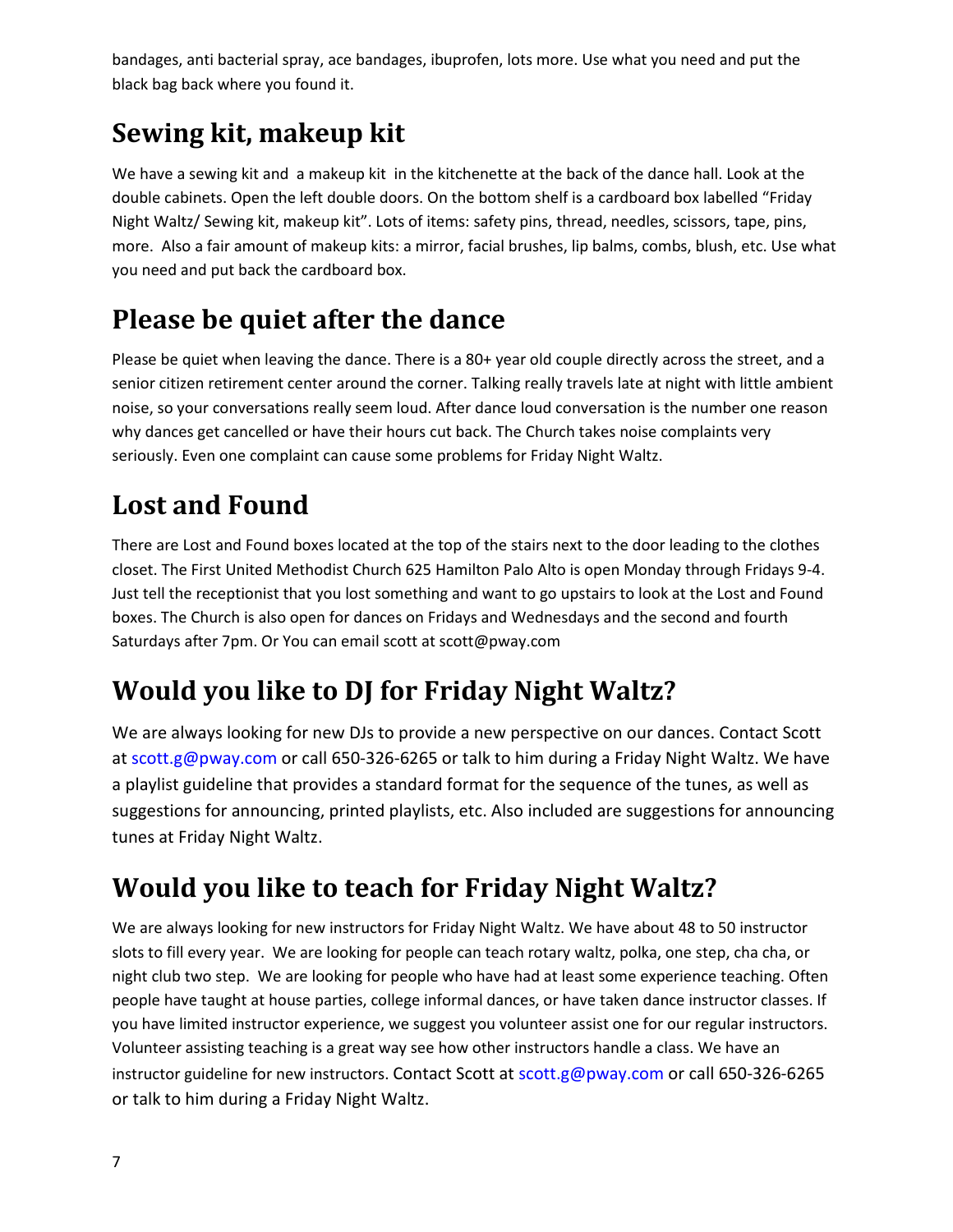## **Birthday Dances and Jams**

We have birthday dances and jams during the second break at about 10:30. If you would like to participate in your birthday at Friday Night Waltz in a jam, please let the DJ know your name. Usually you start dancing a waltz with a friend, then after 4 to 8 measures another friend cuts in, and so on until the tune is finished. Then take your favorite partner. After the partner swap, you and your partner pivot your age to the audience hand clapping each pivot representing one year. Tune is over when the last pivot is finished. We welcome birthday people to our dance

## **Location**

Second Floor, Fellowship Hall, First United Methodist Church, 625 Hamilton Avenue, Palo Alto, CA 94301. Corner of Byron, near Middlefield and University, downtown Palo Alto.



Parking is available on city streets or in the huge municipal Parking Garage on Webster. There is limited parking in the church parking lot on Byron. You may park in the church parking lot.

### **Other similar dances**

Peers dance monthly dress up dances with a live band. Alameda peersdance.org East Bay Waltz. Monthly casual waltz and vintage dances, second Saturdays Berkeley. EastBayWaltz.com Fezziwigs warehouse. Dickens Christmas Faire. Live band. Daly City. Weekends. November December. dickensfair.com/

Autumn Ball. San Francisco Waltzing Society. Live band. San Francisco. Formal. Very expensive. sfwaltzingsociety.org/

Stanford Viennese Ball. Formal. Live bands. Early February. Mostly for Stanford students, alumni, and staff. Peninsula. vienneseball.stanford.edu/